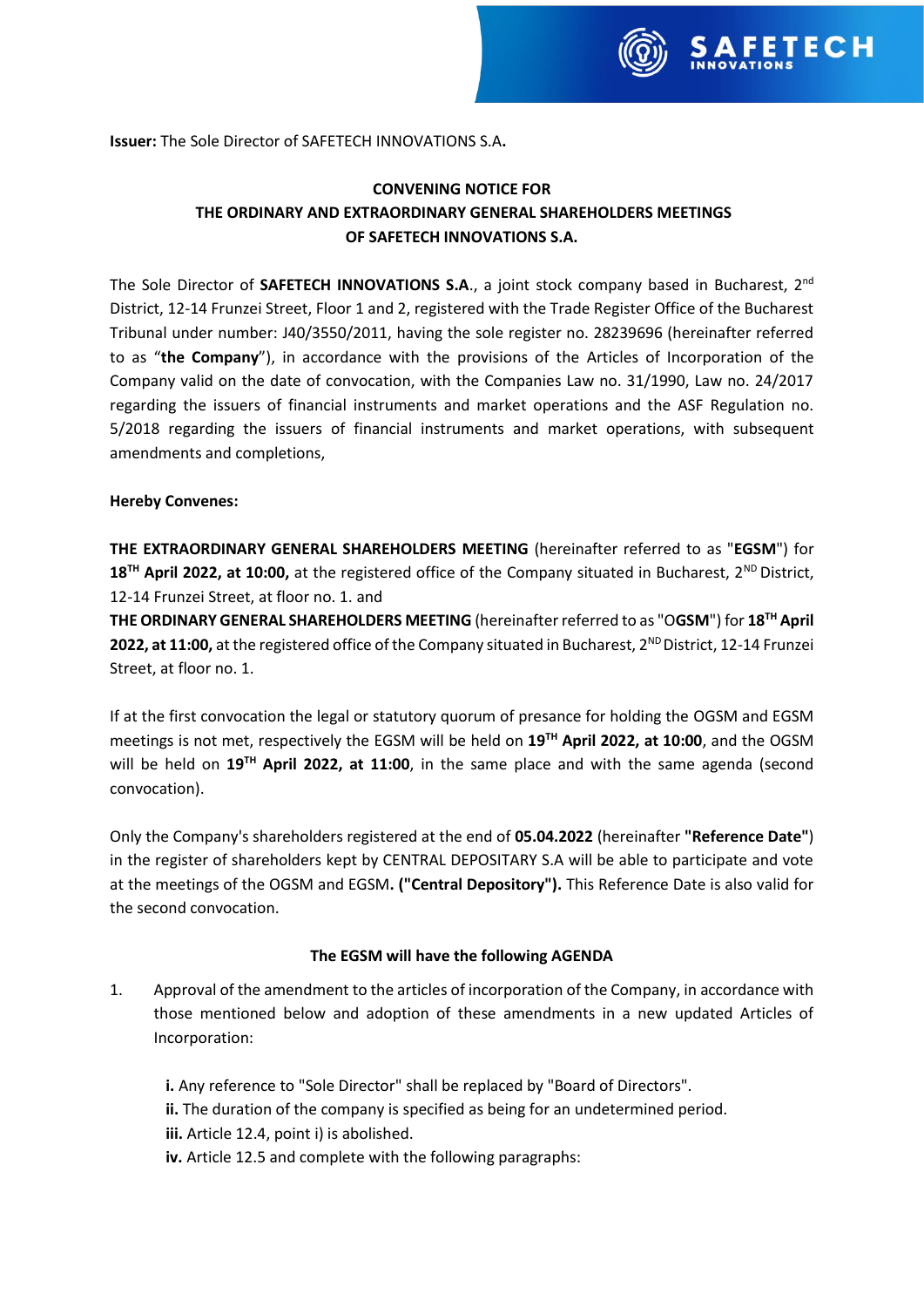

SAFETECH

n) sets up the main terms and conditions of the deeds of lease of tangible assets, for a period longer than one year, whose individual or cumulative value compared to the same cocontractor or persons involved or acting in concert exceeds 20% of the value total fixed assets, less receivables at the date of conclusion of the legal document, as well as associations for a period of more than one year, exceeding the same value, as these values were established in the most recent audited financial statements of the Company; "

**v**. Chapter V - "**Company Management**" is **amended and shall have the following content:**

#### "**Article 16 - Organization**

16.1. The company is managed in a unitary system by a Board of Directors consisting of an odd number of members, between a minimum of 3 (three) and a maximum of 7 (seven) members elected by the Ordinary General Meeting of Shareholders for a period of **2 (two) years**, with the possibility for members to be elected for successive terms. Once the members of the Board of Directors have been elected, the Ordinary General Meeting of Shareholders will decide the exact number of members of the Board of Directors. At least one of the members of the Board of Directors must be independent.

16.2. Most members of the Board of Directors are non-executive directors.

16.3. The administrators may be natural or legal persons, without limitation, in accordance with the legal provisions in force. The Board of Directors may set up advisory committees consisting of at least 2 members of the board and charged with conducting investigations and making recommendations to the board in areas such as auditing, remunerating directors, directors and staff or nominating candidates for various management positions. The committees shall report regularly to the Board on their work.

16.4. Candidates for the positions of members of the Board of Directors may be nominated by the shareholders regardless of their participation in the share capital or by the incumbent members of the Board of Directors.

16.5 The members of the Board of Directors will be insured for professional liability. The same obligation of insurance for professional liability has the persons appointed in the position of director of the Company.

16.6. The members of the Board of Directors exercise their attributions based on a mandate contract concluded between the Company and each of the members.

16.7. In the event of a vacancy, the Board of Directors shall appoint a temporary member for a term of office beginning on the date of his appointment and ending on the date on which the general meeting of shareholders decides to appoint a member to the Board of Directors. In this case, the remaining members of the Board of Directors will include on the agenda of the next ordinary general meeting of the Company the appointment of a member of the Board of Directors. If the number of existing members falls below 3 (three) at any time, the remaining members will urgently convene a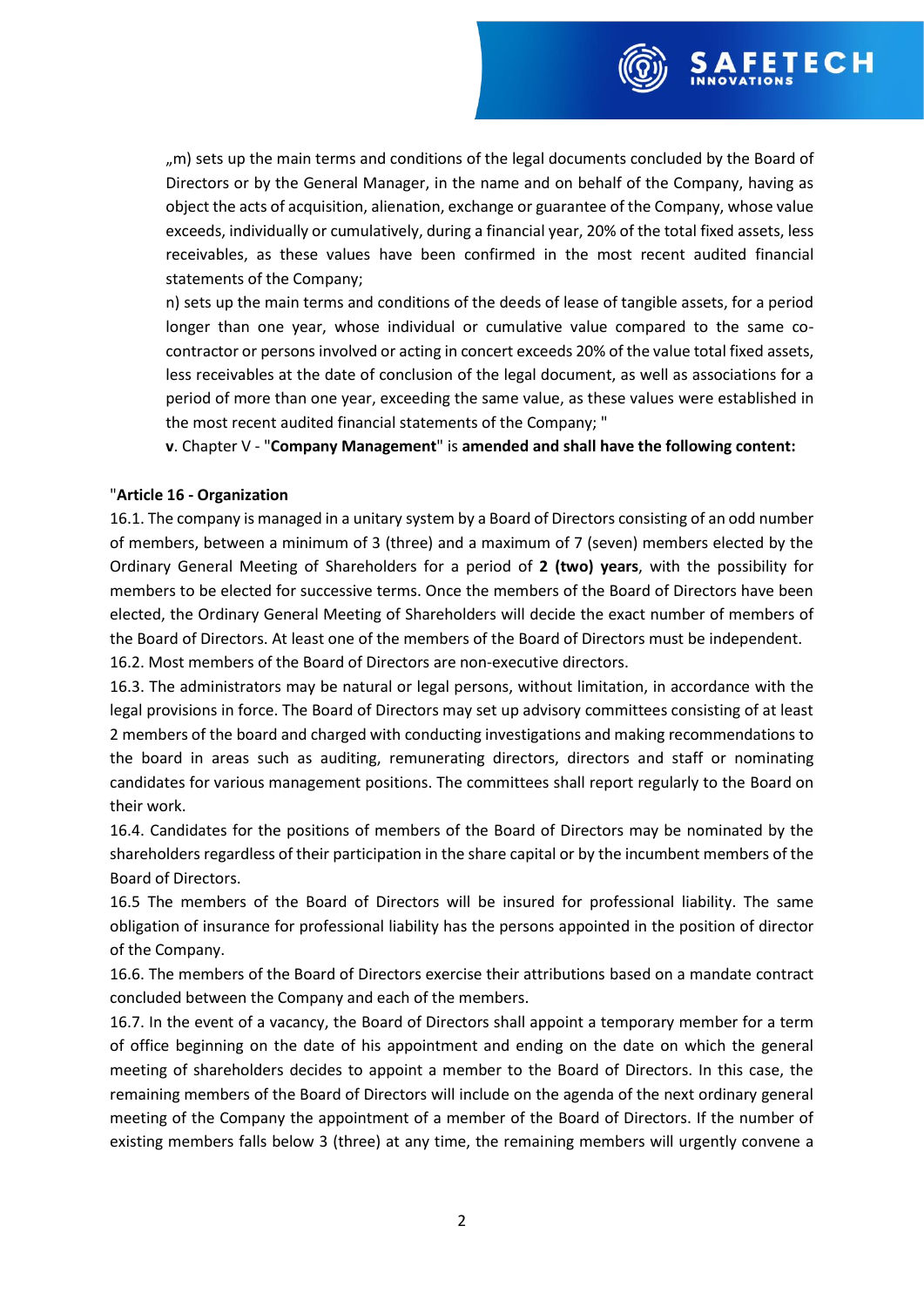

16.8. The Chairman of the Board of Directors is elected by the Board of Directors, from among its members, by secret ballot. The Chairman of the Board of Directors may also be appointed General Manager of the Company.

16.9. The Chairman of the Board of Directors has the following attributions:

a) coordinates the activity of the Board of Directors and reports on it to the general meeting of shareholders;

b) supervises the functioning of the corporate bodies of the Company;

c) convenes the meetings of the Board of Directors, establishes the agenda, supervises the transmission of information in an appropriate manner to the members of the Board of Directors regarding the items included on the agenda of the meetings and chairs the meetings;

d) it is ensured that the meetings of the Board of Directors are carried out efficiently and effectively, the agenda of the meetings of the Board of Directors being duly respected;

e) maintains regular contact with the General Manager, maintaining a close and constructive professional relationship;

f) monitors the correct implementation of the decisions of the Board of Directors;

g) Chairs the meetings of the General Meeting of Shareholders;

h) leads the meetings of the Board of Directors with the shareholders and other key persons of the Company;

i) any other attributions provided by law.

16.10. In case the President is temporarily unable to exercise his attributions, during the respective state of impossibility, the Board of Directors may entrust another administrator with the fulfillment of the function of president.

16.11. Persons who, according to this law, cannot be founders, nor can they be directors, directors or representatives of the Company, and if they have been elected, they are deprived of their rights.

16.12. at the date of adoption of this Articles of Association, the Board of Directors consists of [•] members, as follows:

[name and identification data]

[name and identification data]

[name and identification data] - independent member

#### **Article 17 - Functioning of the Board of Directors**

17.1. The Board of Directors meets in regular meetings, convened by the Chairman of the Board of Directors at least once every 3 months. The convening of the meetings is sent to the members of the Board of Directors at least five (5) calendar days before the proposed date for a regular meeting.

17.2. If necessary, special meetings of the Board of Directors may be convened by the Chairman of the Board of Directors on his own initiative, as well as at the proposal of at least two (2) members of the Board of Directors or the General Manager, in each case with at least three calendar days before the date of the meeting.

17.3. In exceptional cases, justified by the urgency of the situation and by the interest of the Company, the decisions of the Board of Directors may be taken by unanimous written vote of the members, without the need for a meeting of the respective body.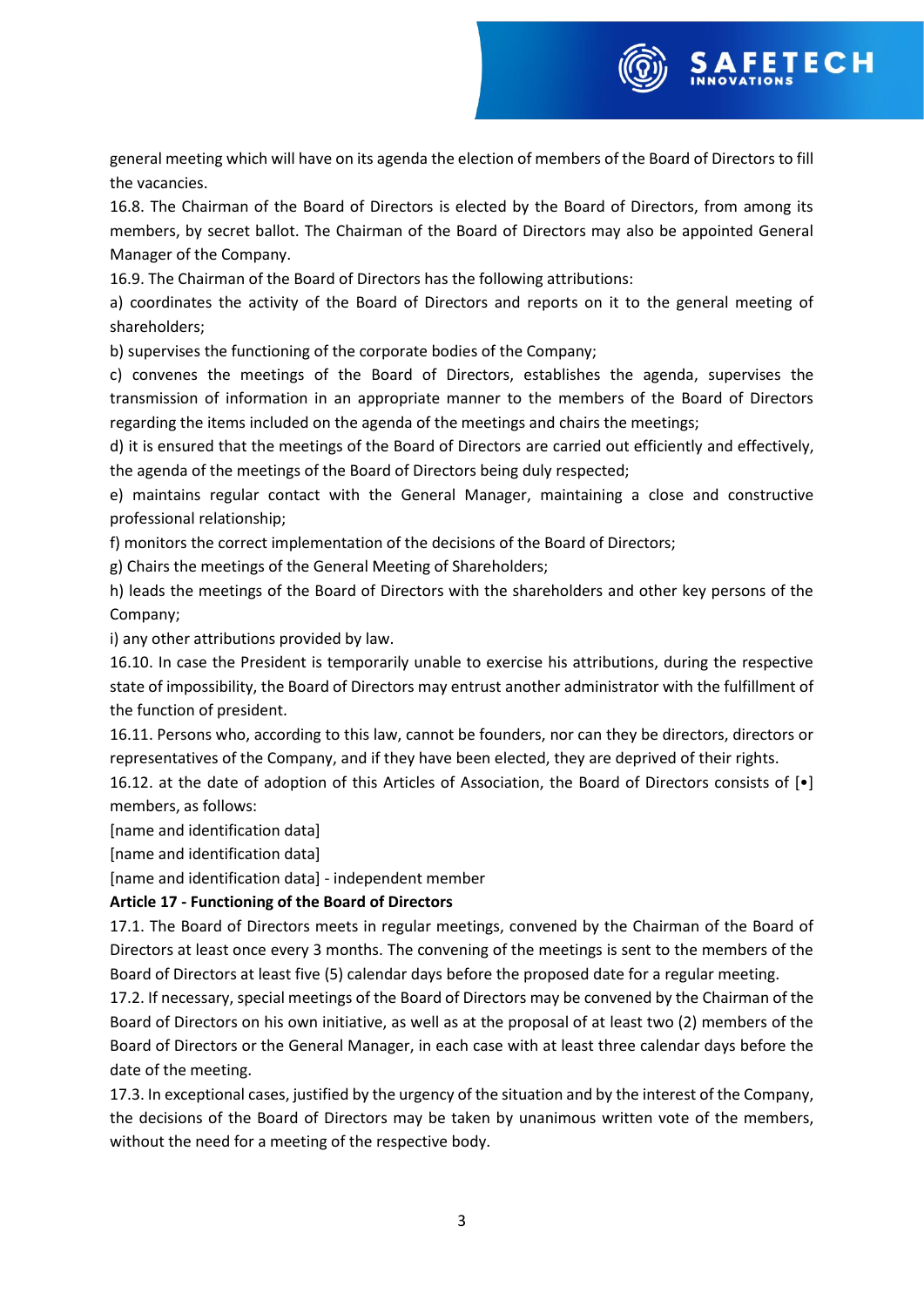

17.4. The General Manager participates in the meetings of the Board of Directors, if convened, without having the right to vote, except for the directors who are also members of the Board of Directors. The Chairman of the Board of Directors may invite other persons, including the directors or the management of the branches, to attend the meetings of the Board of Directors, in whole or in part, depending on the agenda, without the right to vote. The Chairman of the Board of Directors may decide at any time that any person who is not a member of the Board of Directors shall leave the meeting of the Board of Directors.

17.5. The agenda of each meeting of the Board of Directors is established by the Chairman of the Board of Directors, after consultation with the General Manager and the members of the Board of Directors. If the meeting of the Board of Directors is convened at the request of at least 2 members of the Board of Directors or at the request of the General Manager, the respective members of the Board of Directors or the General Manager who have requested the meeting will propose the order of and will prepare and submit the materials related to each item proposed for the agenda.

17.6. The convening notice of the meetings of the Board of Directors must be sent in writing, by e-mail, fax, registered letter or by courier, in each case with acknowledgment of receipt and must include the date, time and place of the meeting, as well as the proposed agenda with relevant materials. and any other documents required for the meeting, in the first or second convocation. The meeting of the Board of Directors may be held at any time without notice, if all members of the Board of Directors are present (in person or through representation) or if those who are not present waive, in writing expressly, the requirement to receive the meeting notice.

17.7. The Board of Directors may hold meetings by:

a) the direct participation in the meeting of the members, personally or by representation, at the place provided in the convocation or at the agreed location of the meeting, both in case of a meeting meeting with the fulfillment of the convening formalities, and in case of a meeting meeting with waiver of formalities to convene;

b) the participation of the members in the meeting through the following means of distance communication: telephone or video conference, with the fulfillment of the technical conditions necessary to identify the participants, the effective participation of the members in the Board meeting and the retransmission of the deliberations continuously;

c) without the meeting of the Board of Directors, by correspondence, in exceptional cases, justified by the urgency of the situation and by the interest of the Company, by the unanimous vote expressed in writing of all the members of the Board of Directors. The urgent character is decided motivated by the chairman of the Board of Directors, and the arguments that justified the urgency are specified in the preamble of the decision adopted by correspondence. Decisions may not be taken by correspondence regarding the annual financial statements or the authorized capital.

17.8. The meeting of the Board of Directors is legally convened if at least three (3) members of the Board of Directors are present (personally or by representation), and the decisions within the Board of Directors are taken with the vote of the majority of members present (personally or by representation).

17.9. The members of the Board of Directors may be represented in the meetings of the Board of Directors only by other members of the Board of Directors, empowered by a special power of attorney. A present personal member may represent a single absent member.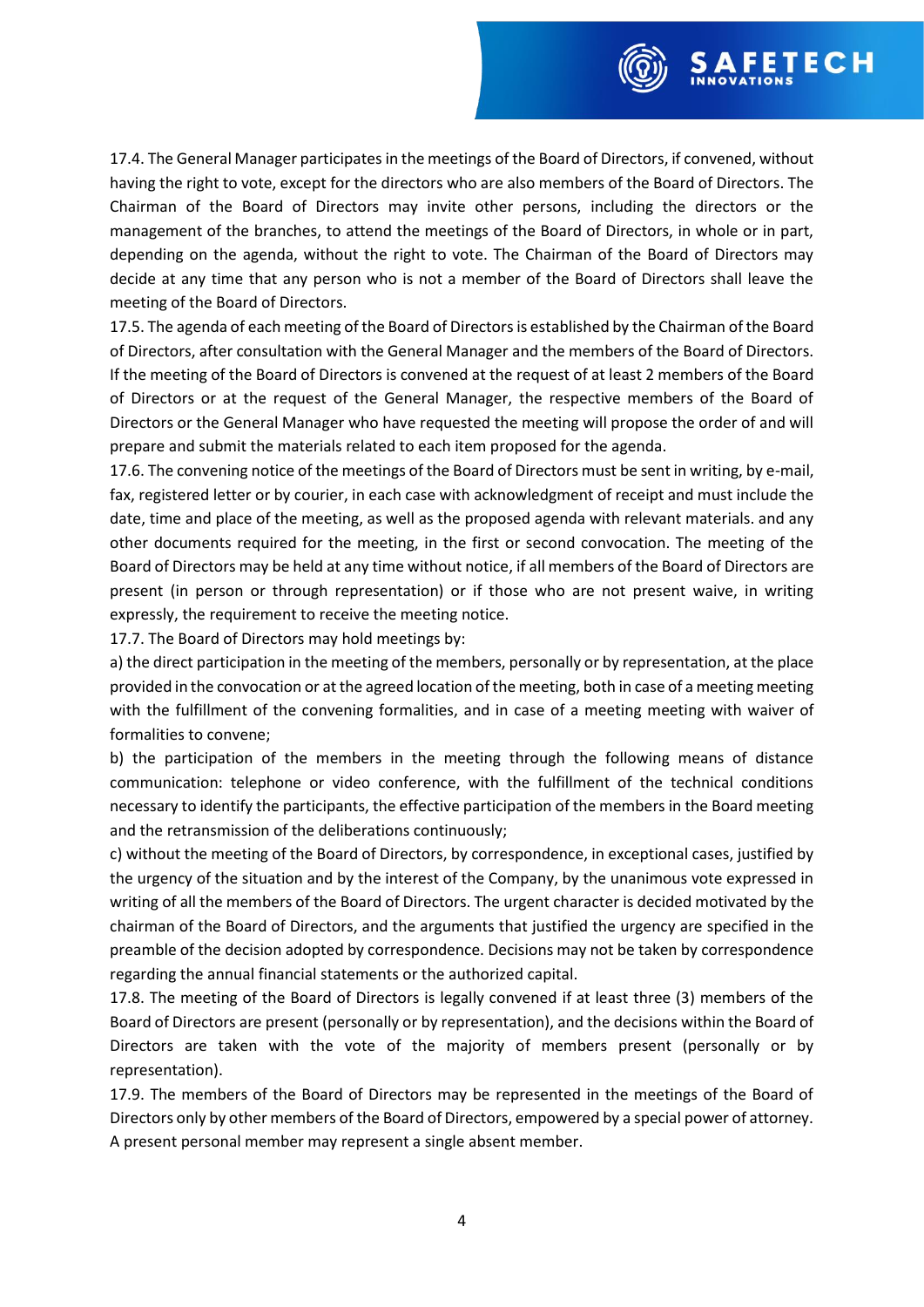17.10. A Minutes will be drawn up at each meeting, which will include the names of the participants, the agenda, the decisions taken and any separate opinion. The minutes shall be signed by the chairman of the meeting, by at least one other director and by the secretary of the meeting.

**FETECH** 

### **Article 18 - Duties of the Board of Directors**

### **Art. 18 - Duties of the Board of Directors:**

18.1. The Board of Directors is responsible for fulfilling all the useful and necessary acts in order to achieve the object of activity of the Company, including regarding the administration of the eventual investments of the Company, except for the attributions that are by law assigned to the general meetings of shareholders.

18.2. The management of the Company is appointed, by the Board of Directors, to the General Manager of the Company. If the Board of Directors appoints other managers in addition to the General Manager, certain attributions may also be delegated to the respective directors. The General Manager is elected by the Board of Directors and can be elected both from the members of the Board of Directors and from outside them.

18.3. The Board of Directors has the following attributions that cannot be delegated to the General Manager and / or to other directors:

a) establishes the main directions of activity and development of the Company;

b) establishes the accounting policies and the financial control system and approves the financial planning;

c) appoints and dismisses the General Manager as well as, as the case may be, other managers, establishes their competencies and responsibilities as well as their remunerations within the limits approved by the general meeting of shareholders and approves the management contract to be concluded with them;

d) supervises the activity of the managers and represents the Company in the relations with the managers;

e) prepares the annual report, approves the individual / consolidated financial statements of the Company before submitting them to the approval of the general meeting;

f) draws up the business plan and the budget of revenues and expenses for the following year, organizes the general meetings of the shareholders and carries out the decisions adopted by the general meetings of the shareholders;

g) introduces the request to open the insolvency procedure against the Company;

h) fulfills the attributions delegated by the general meeting of shareholders;

i) approves the Regulation on the organization and functioning of the Board of Directors;

j) represents the Company in its relations with the General Manager and, as the case may be, the directors of the Company;

k) convenes the general meetings of the Company's shareholders.

l) approves significant transactions with related parties (i.e. any transfer of resources, services or obligations regardless of whether or not it involves the payment of a price, the individual or cumulative value of which represents more than 5% of the Company's net assets, according to the latest financial reports published by the Company);

m) Establishes the main terms and conditions of the legal acts concluded by the General Manager, in the name and on behalf of the Company, having as object the opening / closing of current accounts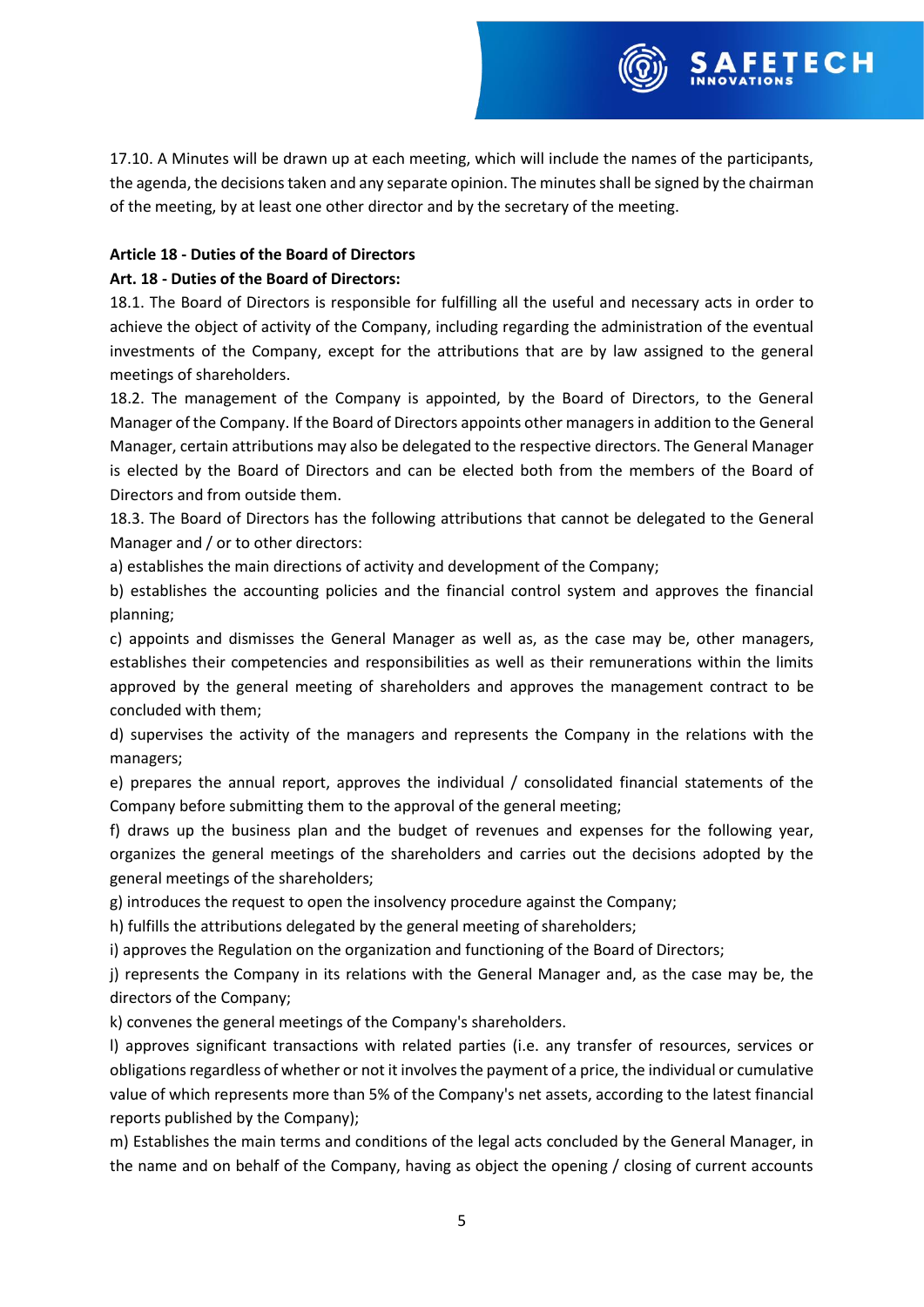

with banking or non-banking financial institutions, credit / loan contracts / accessing or closing any other banking and / or financing product of the Company from banking institutions, credit institutions and / or other banking or non-banking financial institutions whose value is between a minimum of **500,000 (five hundredths) Euro - a maximum of 2,000,000 (two million) Euro.**

n) Establishes, in compliance with art. 12.5 letter m) and n), the main terms and conditions of the legal acts concluded by the general manager, in the name and on behalf of the Company, having as object the guarantees granted by the Company, whose value is between minim**um 500,000 (five hundredths) Euro - maximum 2,000 .000 (two million) Euros**, including for guaranteeing the financial obligations resulting from the contracting of some loans, through movable mortgages on all the company's accounts, as they will be requested / agreed by the financiers, in order to grant the loans. for the conclusion of any additional acts of modification and / or supplementation of the credits existing or to be contracted.

18.4. If the Board of Directors finds that half of the share capital has been lost, it is obliged to convene an extraordinary general meeting to decide on the reconstitution of the capital, its limitation to the remaining amount or the dissolution of the Company.

18.5. The members of the Board of Directors are obliged to make available to the shareholders and the financial auditor, at their request, all the documents of the Company, for which the law or the constitutive act provides this obligation.

18.6. The directors are jointly and severally liable to the Company for:

a) the reality of the payments made by the shareholders;

b) the real existence of the dividends paid;

c) the existence of the registers required by law and their correct keep;

d) the exact fulfillment of the decisions of the general meetings;

e) the strict fulfillment of the duties that the law or the memorandum of association impose.

18.7. The members of the Board of Directors are jointly and severally liable with their immediate predecessors if, being aware of the irregularities committed by them, they do not communicate them to the financial auditor.

18.8. The members of the Board of Directors who have in a certain operation, directly or indirectly, interests contrary to the interests of the Company, must not take part in any deliberation regarding this operation. The same obligation is applicable to the member of the Board of Directors who, in a certain operation, knows that his / her spouse, relatives or relatives are interested up to and including the fourth degree.

18.9. The administrator who has not complied with the provisions of point 18.8 will be liable for the damages that have resulted for the Company.

18.10. The members of the Board of Directors are liable for the damages caused to the Company because of the non-execution of their obligations or of their defective execution.

18.11. The Board of Directors may establish advisory committees that make recommendations to the Board of Directors.

#### **Article 19 - Executive Management**

19.1. The Board of Directors delegates the management of the Company to the General Manager of the Company. If the Board of Directors appoints other directors in addition to the General Manager, certain attributions may be delegated to the respective directors.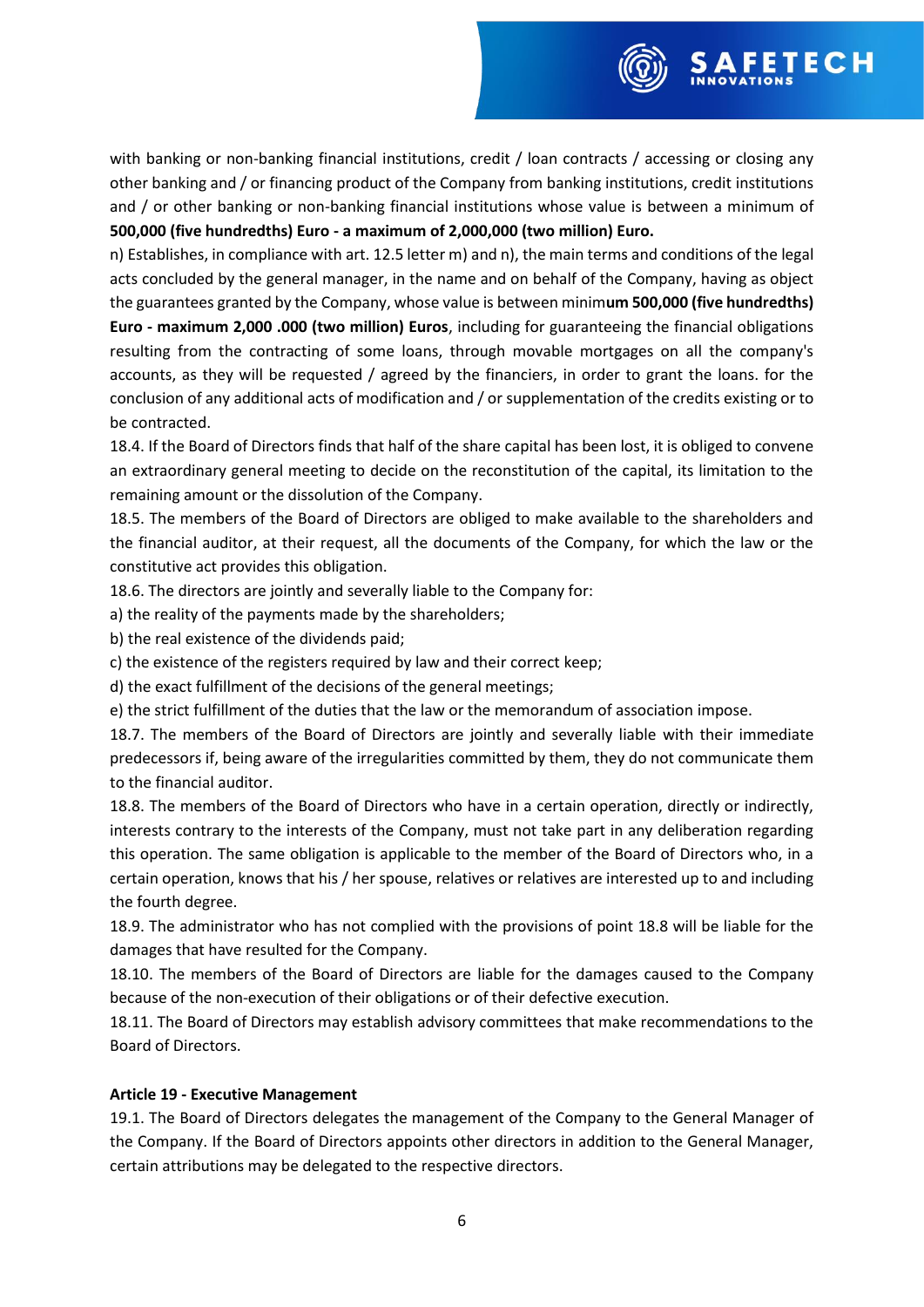19.2. The Board of Directors appoints the General Manager for a **period of 2 (two) years**, who will exercise the attributions and have the responsibilities specific to the position held.

**FETECH** 

19.3. The executive directors exercise their attributions based on a mandate contract concluded with the Company.

#### **Article 20 – General Manager**

20.1. The General Manager is authorized, empowered and appointed to represent the Company in relations with third parties, with full powers and authority - always with respect and within the limits of the powers reserved exclusively to the Board of Directors and / or the general meeting - to perform any operations, pecuniary or non-pecuniary, as well as to engage the Company and to negotiate, approve, modify, sign, terminate and execute any kind of documents, regardless of their nature commercial, civil, administrative, financial or any other nature - and regardless of contracts, conventions, protocols, memoranda, bilateral or multilateral agreements, additional documents, statements, requests or other documents regarding the Company's activity, except for matters reserved, according to law and / or the articles of incorporation, within the competence of the Board of Directors and / or general meeting of shareholders (for which the approval of the body is required and competent management)

20.2. The General Manager is responsible for the daily development of the Company's activity within the limits established by decision of the Board of Directors, by the provisions of the present constitutive act and by the applicable law.

20.3. The main attributions of the General Manager are the following:

a) represents and engages the Company in relation to third parties;

b) approves the operations of purchase and sale of goods;

c) approves the acquisition, alienation, exchange or guarantee of assets from the category of fixed assets of the Company under the condition, in the cases provided by law and the articles of incorporation, with the prior approval of the main terms and conditions of the contract, by the extraordinary general meeting shareholders; (according to point 12.5 letter m) above);

d) approves the lease of tangible assets as well as the associations, provided, in the cases provided by law and the articles of association, the prior approval of the main terms and conditions of the contract by the extraordinary general meeting of shareholders (point 12.5 letter n) above;

e) decides the granting, modification, withdrawal of the signature right in the bank and establishes the limits regarding the signature right granted to third parties;

f) decides on the establishment or abolition of secondary offices: branches, agencies, representatives or other such units without legal personality;

g) decides, represents the Company with full powers, concludes and signs legal acts regarding operations with term deposits and certificates of deposit with commercial banks, investments, fund units of Open-End Investment Funds, direct or capital market operations, money market operations, government securities operations, derivative operations.

h) decides, represents the Company with full powers, concludes and signs legal acts by which it commits the Company regarding the opening / closing of current accounts with banking or nonbanking financial institutions, credit / loan contracts / accessing or closing any other banking product and / or financing of the Company from banking institutions, credit institutions and / or other banking or non-banking financial institutions whose value **does not exceed 500,000 (five hundredths) Euro**.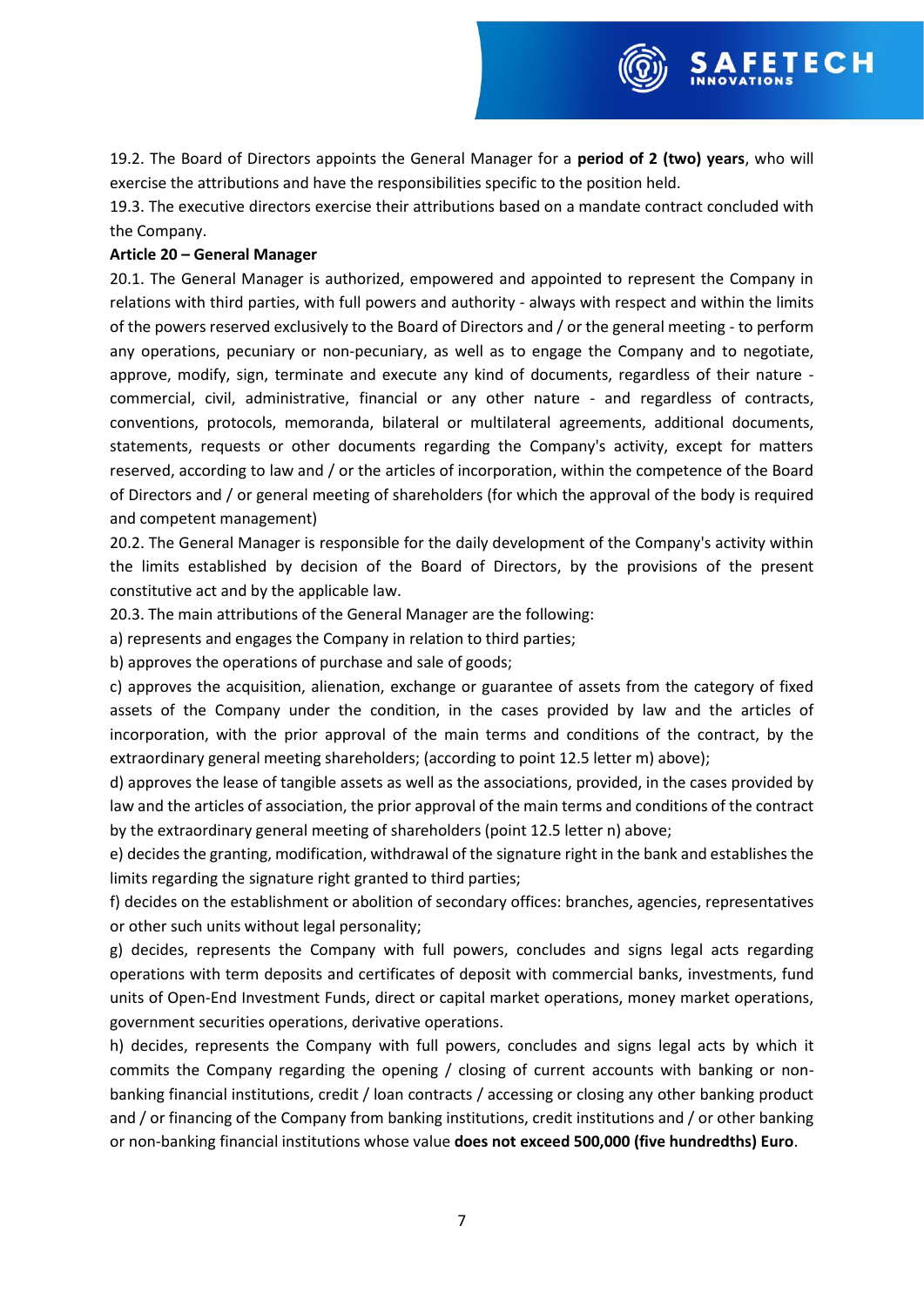

j) adopts any other decisions regarding the current activity of the Company;

k) hires and dismisses the Company's staff;

l) performs the collection and payment operations, according to the granted competencies;

m) concludes any kind of commercial, civil contracts, for the realization of the object of activity of the Company, within the limits of the law and of the present constitutive act;

n) solves any other problems related to the operative management of the Company.

o) coordinates the managers including by establishing the priorities and the content of the actions to be fulfilled, in order to achieve the general objectives of the Company and those established by the Board of Directors for the directors. In this sense, the other directors report, upon request, to the General Manager regarding the fulfillment of their attributions regarding the management of the Company.

p) prepares proposals regarding the appointment and dismissal of the members of the boards of directors of the Company's branches;

q) represents the Company and votes on its behalf at the general meetings of the shareholders / associates of the Company's subsidiaries;

20.4. In order to carry out the adopted decisions, the General Manager may mandate a person from within the Company to represent the Company in order to negotiate and conclude legal acts. The mandate will be granted by written decision of the Director General and will include the mentions regarding its scope for each operation undertaken. The General Manager may delegate any of his duties on the basis of his written decision.

20.5. All persons who have a right to represent the Company in relation to third parties will be registered in the Trade Register.

20.6. In the relationship with third parties, the Company is represented and engaged by the signature of the General Manager - the sole signature.

20.7. In case the Board of Directors appoints other directors, the Company is represented and employed by the unique signature of any director who has delegated attributions from the Board of Directors. Point 20.4 above applies to any director appointed by the Board of Directors.

20.8. The General Manager, as well as any other director appointed by the Board of Directors has the obligation to make available to the Board of Directors any document or information required by the Board of Directors related to the management of the Company.

20.9. The directors will periodically inform the members of the Board of Directors regarding the key issues related to the Company's business, corporate governance, management and regulatory issues.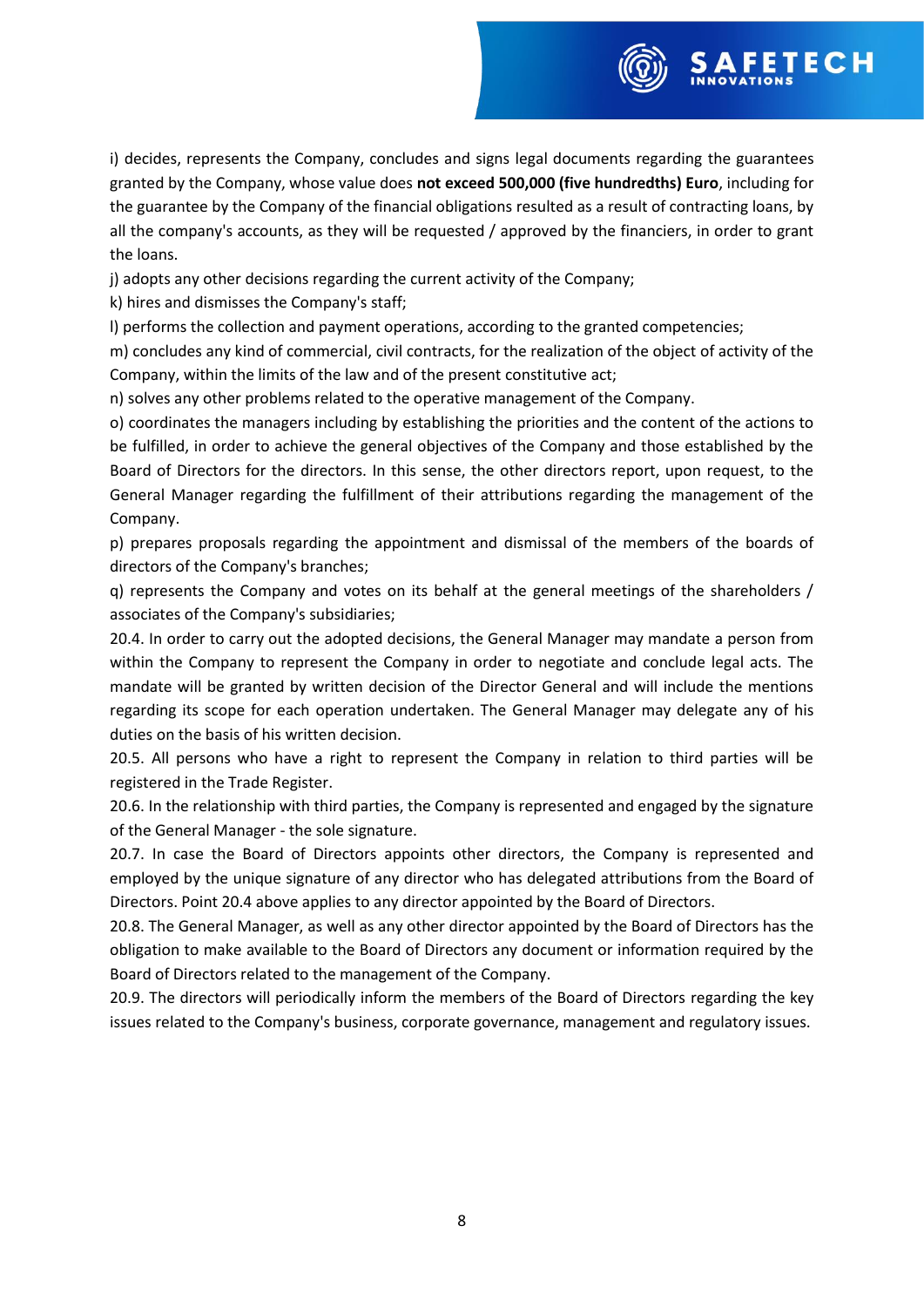

2. Approval of the increase of the share capital of the Company with the amount **of 9,975,000 lei** (**nine million nine hundred seventy-five thousand**) lei, by issuing a number **of 49,875,000 (fortyeight million eight hundred seventy-five thousand)** new shares with a nominal value **of 0.2 lei** / **share** for the benefit of all shareholders registered in the Register of Shareholders kept by the Central Depository on the registration date established by the **EGMS.**

The distribution of the newly issued shares will be made according to **formula 3 (three) newly** issued shares for each share held. The increase of the share capital will be achieved by using the following sources:

• partial capitalization of the issue premiums amounting to **RON 9,975,000 lei (nine million nine hundred and seventy-five thousand).**

Consequently, the share capital of the Company will be increased from **RON 3,325,000**, divided into **16,625,000 shares**, each with a nominal value of **0.2 Lei,** to the amount of **RON 13,300,000**, divided into **66,500,000 shares with a nominal value of 0.2 Lei.**

- 3. Approval, for the above capital increase operation, of the registration date (proposal: **09.06.2022**), of the ex-date date (proposal: **08.06.2022**) and of the payment date (proposal: **10.06.2022**)
- 4. Approval of the admission to trading of the Company's shares on the regulated market governed by the Bucharest Stock Exchange S.A. and the empowerment of the Board of Directors to take all necessary actions and formalities for this purpose.
- 5. Authorization and empowerment of **Mr. Gansac Victor,** with the right of substitution / sub delegation, in order to sign any documents (including the EGMS decisions and the updated articles of incorporation of the Company that reflect the amendments approved according to the decisions of the extraordinary general meetings of April 18/19, 2022) and to undertake any necessary formalities in order to implement submit, register and publish the decisions of the EGMS and / or the operations approved by it, including the representation of the Company before any authorities for this purpose.

# **The OGSM will have the following AGENDA:**

- 1. Approval of the individual financial statements of the Company for the financial year 2021, based on the report of the Sole Administrator regarding the activity of the Company during 2021 and the report of the financial auditor of the Company.
- 2. Approval of the distribution of the **net profit related to the financial year 2021**, in the amount of **RON 6,156,770.65 lei (six million one hundred and fifty-six thousand seven hundred and seventy and 65%)**, as follows:
	- a) **Legal reserves** = **RON 370,001 lei (three hundred and seventy thousand one),**
	- b) **Granting cash dividends to the shareholders**, in a total amount of **RON 4,156,250 (four million one hundred and fifty-six thousand two hundred and fifty),**
	- c) **Profit left undistributed** = **RON 1,630,519.65 (one million six hundred and thirty thousand five hundred and nineteen and 65%);**
	- d) **Other reserves** = **0 (zero) lei**.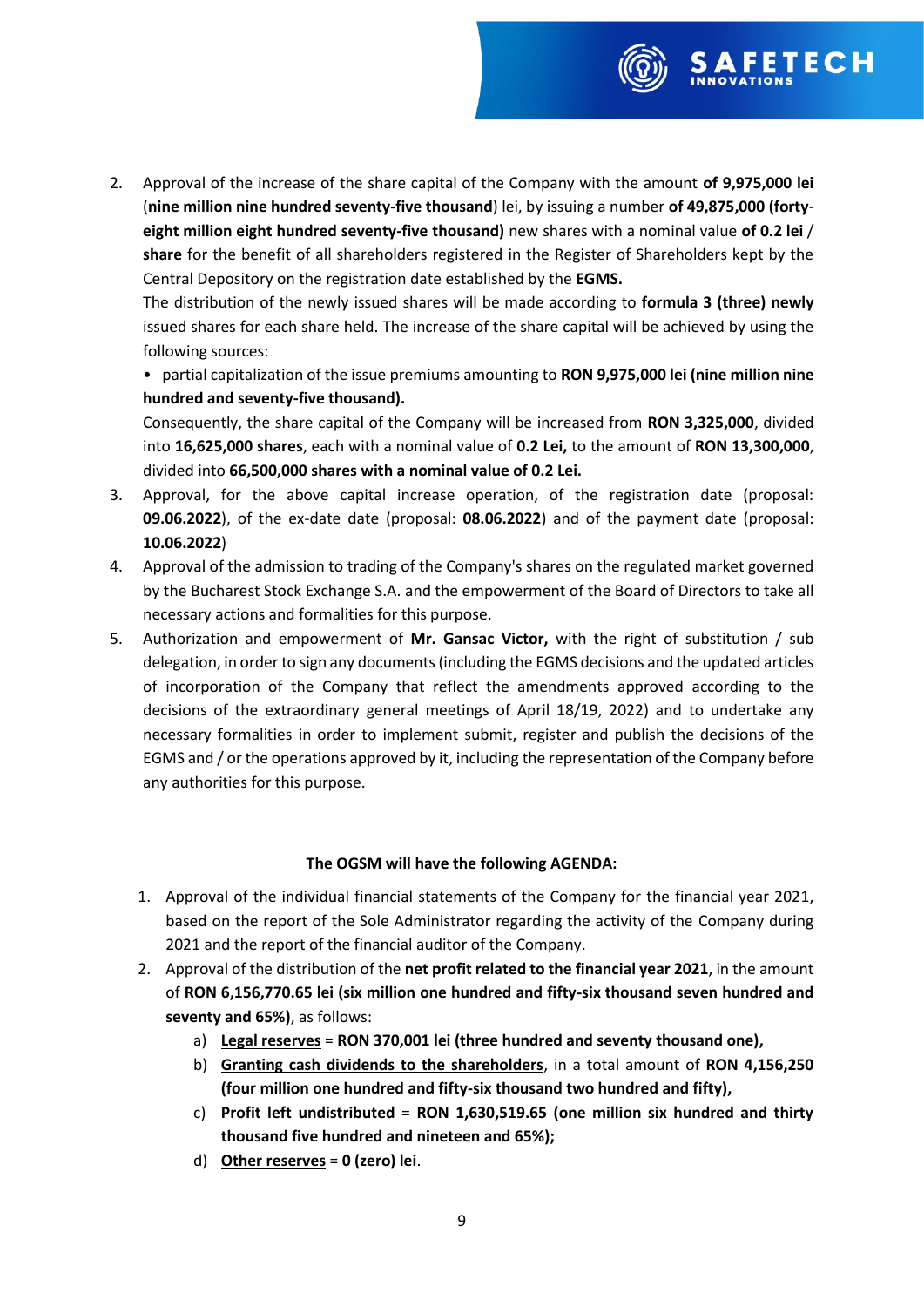**3.** Approval of the operation to grant dividends to shareholders, according to point, 2 letter b) of the agenda, of the **registration date (proposal: 09.06.2022**), for the ex-**date date (proposal: 08.06.2022) and for date of payment (proposal: 16.06.2022).**

SAFETECH

- 4. Approval of the revenue and expenditure budget of the Company for the financial year 2022.
- 5. Adopting the Remuneration Policy of the Board of Directors of SAFETECH INNOVATIONS S.A., and establishing the remuneration of the company's managers accordingly.
- 6. Approval of the Remuneration Report of the Company's management related to the activity carried out in 2021, in accordance with the provisions of 107 of Law no. 24/2017 regarding the issuers of financial instruments and market operations;
- 7. Approval of the discharge of the Sole Administrator for the activity related to the financial year 2021;
- 8. Under the condition of the adoption of the New Articles of Incorporation of the Company by the EGMS, Informing the shareholders regarding the resignation of the mandate of sole administrator of the Company, Mr. Gansac Victor.
- 9. Under the condition of adopting the New Articles of Association of the Company to the EGMS, the approval of setting up a board of directors of the Company consisting of 3 (three) members.
- 10. Under the condition of adopting the New Articles of Association of the Company to the EGMS, electing the members of the Board of Directors (of which at least one member will be an independent director), for a term of 2 (two) years from the date of appointment, respectively the date of adoption Ordinary General Meeting of Shareholders of 18/19.04.2022.
- 11. Approval of the management framework contract for the Members of the Board of Directors.
- 12. Approval of the power of attorney of the Board of Directors to sign the mandate contracts to be concluded with the new members. The mandate contract concluded with each of the members of the Board of Directors will be signed in the name and on behalf of the Company by any other member of the Board of Directors.
- 13. Revocation of the mandate of the financial auditor of the Company Mrs. Dascalu I. Cristina-Ionela - Financial Auditor
- 14. Appointment of the audit firm as auditor **Baker Tilly Klitou And Partners S.R.L.** legal entity, headquartered in Bucharest, District 2, 42 Pipera street, Office no. 2, Globalworth Plaza, Floor 7, registered with the Trade Register under the Bucharest Tribunal under no. J40/5434/2003, having Unique identification no. 15381680 - for a mandate of 2 (two), from the date of appointment and renunciation of the application of the legal provisions regarding the election and appointment of censors, under the conditions of art. 160 paragraph  $1 \wedge 2$ ) of Law 31/1990 on companies.
- 15. Authorization and empowerment of **Mr. Gansac Victor**, with the right of substitution/sub delegation, in order to sign any documents (including the OGMS decisions and the updated articles of incorporation of the Company that reflect the amendments approved according to the decisions of the ordinary general meetings of April 18/19, 2022) and to undertake any necessary formalities in order to implement, submit, register and publish the OGMS decisions and / or the operations approved by it, including the representation of the Company before any authorities for this purpose.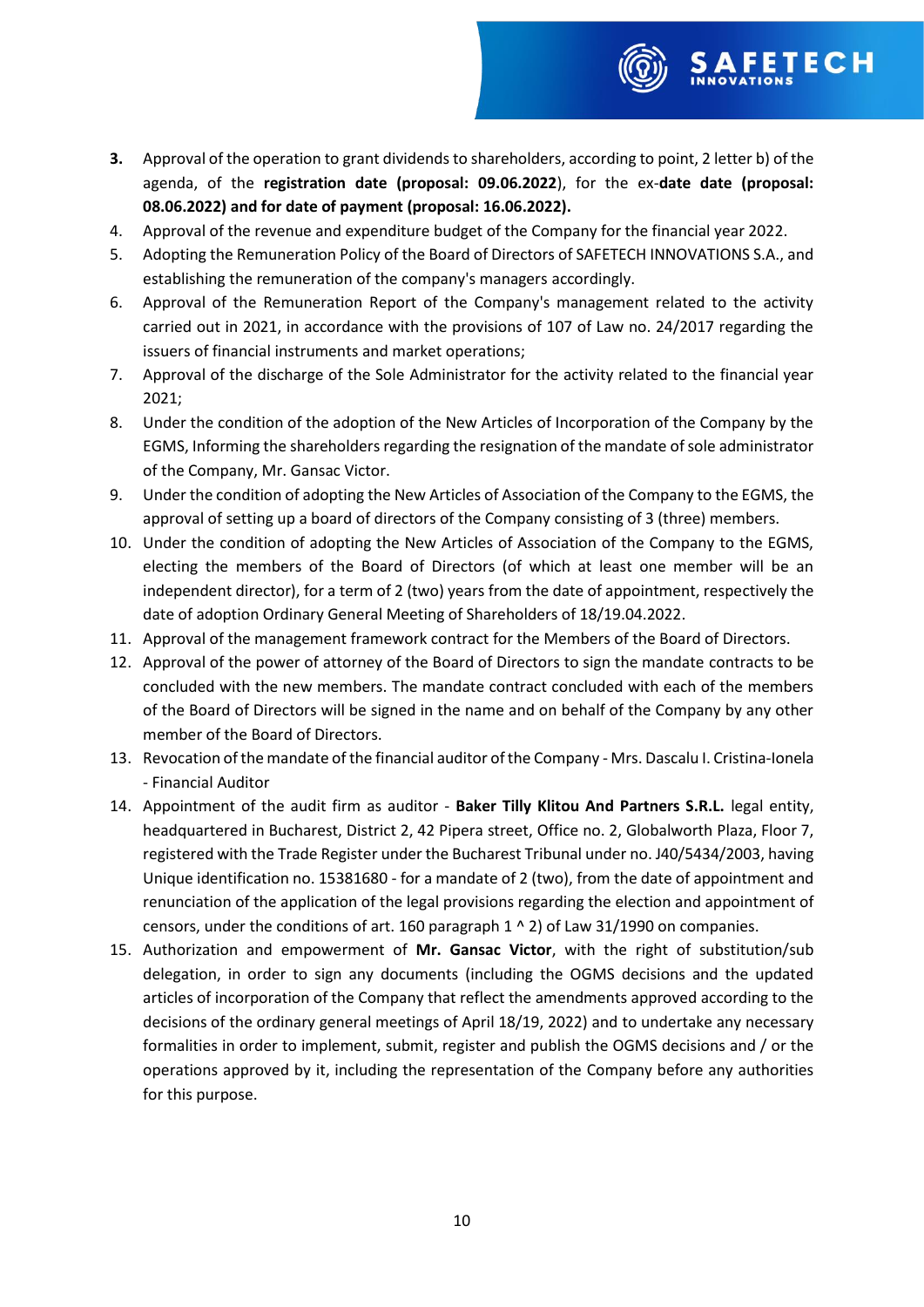

#### **GENERAL INFORMATION REGARDING AGOA AND AGEA:**

*Note: In view of the measures imposed by the Romanian authorities in connection with the prevention of the spread of COVID-19, Safetech Innovations SA recommends and encourages its shareholders:*

- *to access the informative materials and the forms for OGSM and EGSM in electronic format, from the dedicated website [\(https://www.safetech.ro/ro/investors/\)](https://www.safetech.ro/ro/investors/) avoiding, as much as possible, the collection of them from the registered office of the Company,*
- *To access and exercise their right to vote within the OGSM and the EGSM through the online platform, in accordance with the procedure presented below,*
- *to vote by mail, according to the instructions below,*
- *to use, as far as possible, e-mail communication with extended electronic signature to the detriment of the transmission of documents by post or courier and*
- *to constantly check the page dedicated to investors <https://www.safetech.ro/ro/investors/>for news regarding the organization of OGSM and EGSM.*
- **1. The right to introduce new items on the agenda. The right to present draft decisions for the items included or proposed to be included on the agenda.**

In accordance with Art. 1171 alin. (1) of the Companies Law no. 31/1990 ("**Companies Law**"), art. 105. para. (3) of Law 24/2017 on issuers of financial instruments and market operations ("Law on Issuers"), art. 189 of Regulation no. 5/2018 regarding the issuers of financial instruments and market operations ("**Issuers Regulation**"), and art. 13.8 of the Articles of Incorporation of the Company, one or more shareholders representing, individually or together, at least 5% of the share capital has / have the right to:

(i) introduce new items on the agenda of the OGSM and / or the EGSM, each item being accompanied by a justification or a draft decision proposed for approval by the general assembly;

and

(ii) present draft decisions for the items included or proposed to be included on the agenda of the OGSM and / or the EGSM.

The rights mentioned above can be exercised only in writing, or by transmission to the registered office of the Company in Bucharest, 2nd District, 12-14 Frunzei Street, floor 1 and 2, by post or any form of courier with acknowledgment of receipt, whether registered in electronic form to which an extended electronic signature has been incorporated, attached or logically associated, according to Law no. 455/2001 regarding the electronic signature, at the address: [investors@safetech.ro,](mailto:investors@safetech.ro) so that the requests are received until **31.03.2022,** inclusive. The proposals will be accompanied by the following shareholder identification documents:

A. Natural person shareholder: copy of the identity document (allowing its identification in the list of shareholders of the Company issued by the Central Depository);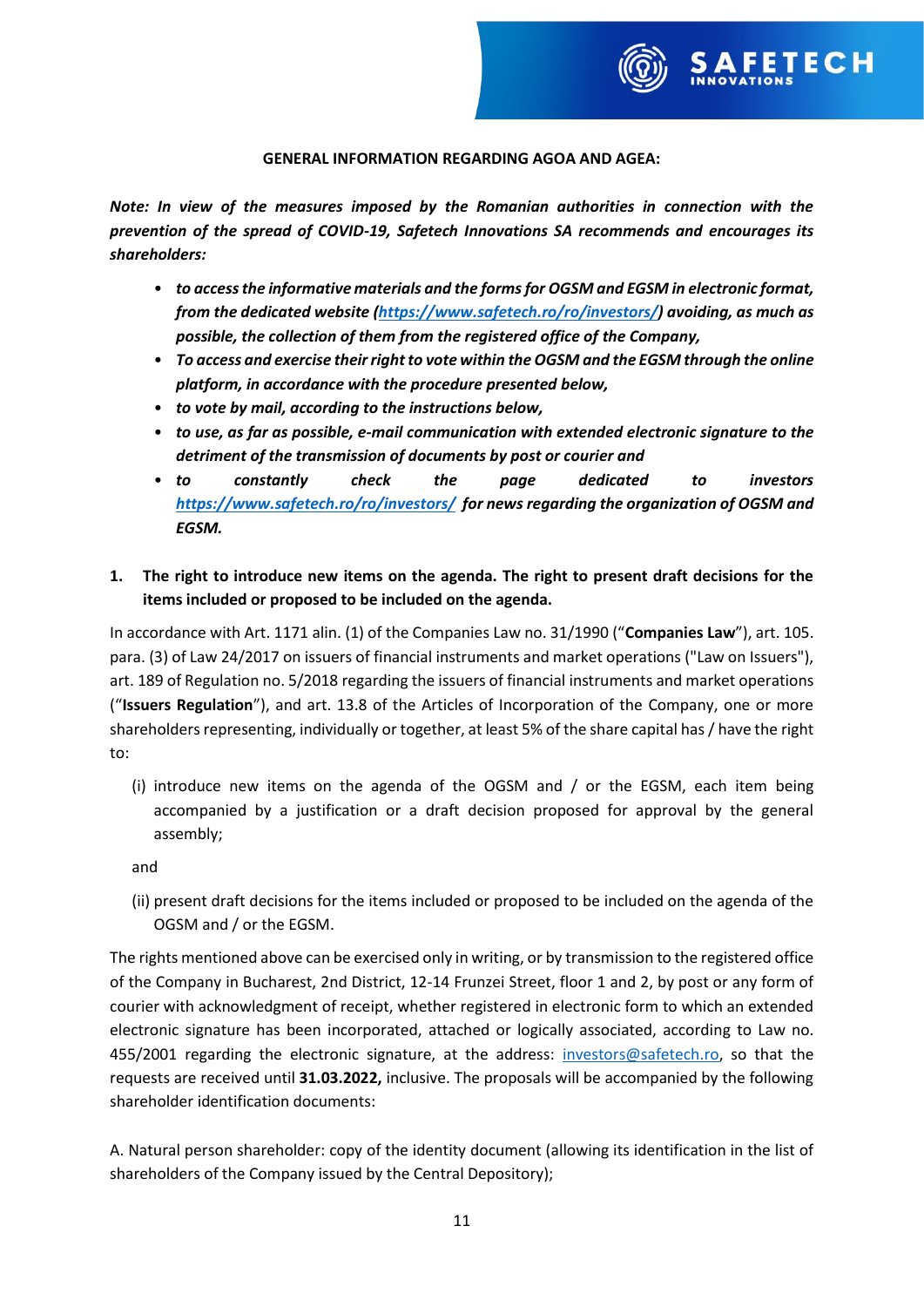

B.Legal entity shareholder: copy of the identity document of the legal representative of the legal person shareholder, accompanied by a certificate issued by the Trade Register or another document issued by a similar authority in the state where the shareholder is registered, issued no later than 30 days before the date of publication of the convening notice of the general meeting and within the validity term, which would allow the identification of the shareholder in the list of shareholders of the Company issued by the Central Depository and which, if the Central Depository was not informed in time about the change of legal representative of the shareholder, to prove the quality of legal representative of the person submitting the proposals.

The documents presented in a language other than Romanian or English will be accompanied by the translation made by an authorized translator, the legalization / apostille of the translation not being necessary.

The agenda completed with the points thus proposed by the shareholders will be published at the latest on **04.04.2022**.

### **Informative materials and questions on the agenda**

Starting with the date of publication of the convocation and until the date established for the OGSM and EGSM, they can be obtained by shareholders from the registered office of the Company in Bucharest, 2nd District, 12-14 Frunzei Street, floor 1 or consulted online on the Company's website: [https://www.safetech.ro/ro/investors/,](https://www.safetech.ro/ro/investors/) in Romanian and English, the following documents:

- (a) the convening notice of the OGSM and the EGSM,
- (b) the documents to be presented at the meetings of the OGSM and the EGSM (financial statements for 2020, accompanied by the report of the Board of Directors and the report of the auditor, other materials containing information on the items on the agenda),
- (c) the situation regarding the total number of shares issued and the voting rights at the date of convening,
- (d) the special powers of attorney for the OGSM and the EGSM,
- (e) voting forms by correspondence for the OGSM and the EGSM,
- (f) draft decisions proposed for approval by the OGSM and the EGSM.

Each shareholder, regardless of the participation held in the share capital of the Company, has the right to ask questions regarding the items on the agenda of the OGSM and the EGSM.

#### **The questions will be sent:**

- in writing at the registered office of the Company in Bucharest, 2nd District, 12-14 Frunzei Street, floor 1 and 2 or
- by electronic means to the e-mail address: [investors@safetech.ro,](mailto:investors@safetech.ro) so that the requests are received by the Company until **15.04.2022, at 10:00 for EGMS and 15.04.2022 at 11:00 for OGMS.**

The shareholders who did not send the questions until **15.04.2022, at 10:00 for EGMS and 15.04.2022 at 11:00 for OGMS.**, can address them directly within the OGSM or EGSM, in person or through the online platform for the meeting.

The Company will answer the questions asked by the shareholders within the OGSM or EGSM, as the case may be and / or by posting the answer on the Company's website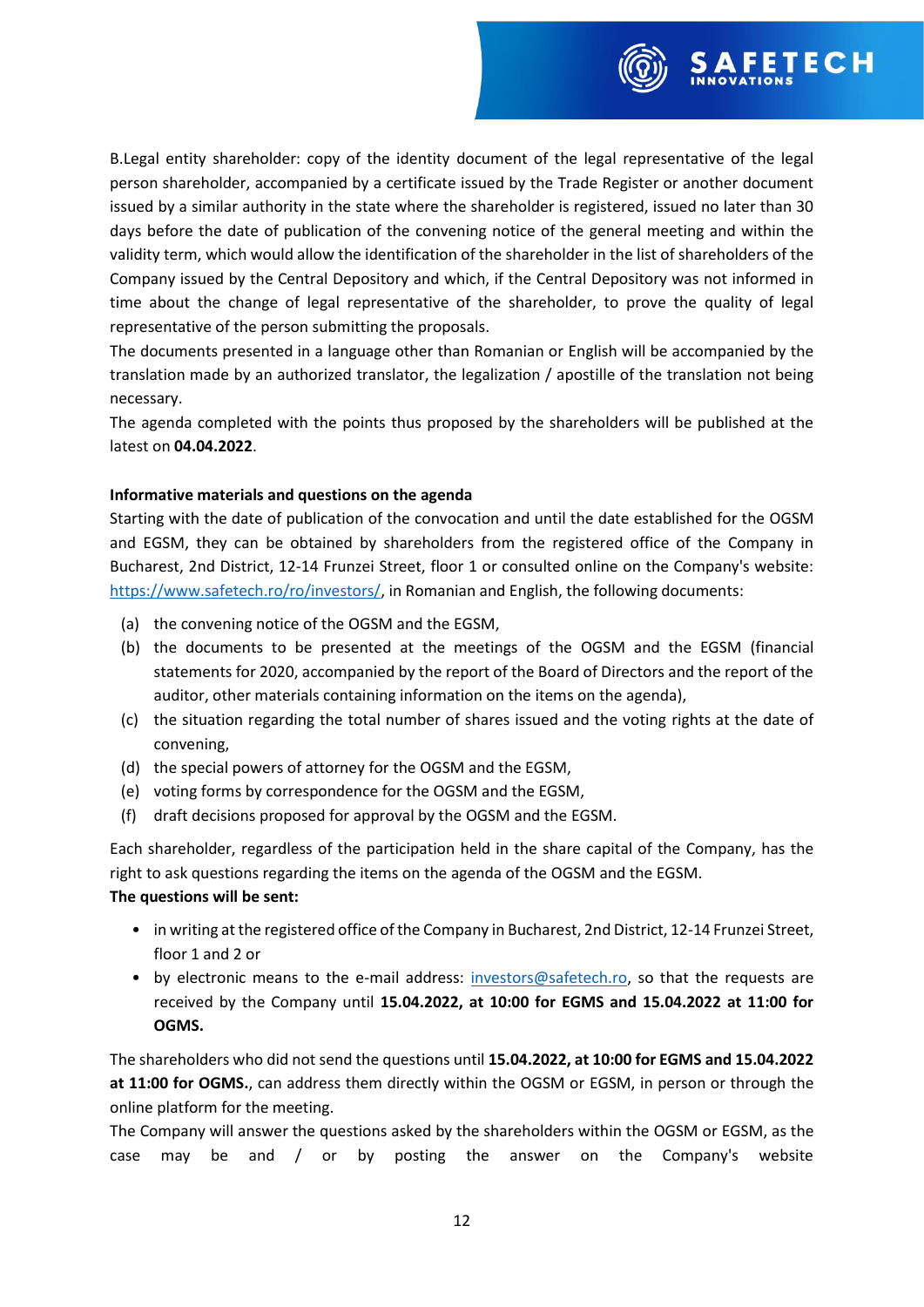

<https://www.safetech.ro/ro/investors/> and will also be included in the Process Minutes of the meeting, completed in accordance with the legal provisions in force.

### **2. The right to nominate candidates for the position of member of the Board of Directors**

The shareholders of the Company may submit proposals for candidates for appointment as a member of the Board of Directors of the Company. In this regard, they will specify, in the proposal, information about the name, place of residence and professional qualification of the proposed persons, accompanied by (i) a copy of the valid identity document of the Company's shareholder (in the case of individuals, identity card, book identity card, passport, residence permit, respectively in the case of legal entities, identity card, identity card, passport, residence permit of the legal representative), (ii) curriculum vitae of the person proposed for the position of member of the Board of Directors and (iii) in the case of a candidate's proposal for the position of independent member, a statement on the candidate's own responsibility regarding the fulfillment of all eligibility criteria.

The Company's shareholders will be able to submit proposals regarding the members of the Board of Directors (accompanied by documents proving the identity of the shareholder / administrator, according to the section "Participation in OGMS and/or EGMS" below), sending a written request to [investors@safetech.ro](mailto:investors@safetech.ro) no later than **31.03.2022, at 18:00**, with the written mention "NOMINATION OF CANDIDATES FOR THE POSITION OF MEMBER OF THE BOARD OF DIRECTORS".

The list containing information on the name, place of residence and professional qualification of the persons proposed for the position of administrator will be available to shareholders at [https://www.safetech.ro/ro/investitori/adunari-generale/.](https://www.safetech.ro/ro/investitori/adunari-generale/)

# **3. Participation in the OGSM and / or EGSM**

According to the legal provisions in force, only the persons who are registered as shareholders at the end of **05.04.2022** (reference date), according to the records kept by the Central Depository at that date, have the right to participate and vote in the Assembly.

Shareholders registered in the register of shareholders on the reference date may participate in the OGSM and / or EGSM:

- in person (physically or online),
- by correspondence (mail),
- by representative on the basis of special / general power of attorney.

The access of shareholders entitled to participate in the OGSM and / or EGSM is allowed by verifying their identity, made in the case of individual shareholders with the identity document or in the case of legal entities and shareholders represented with representation documents as described in this procedure.

The shareholders may be present in person or may be represented in the OGSM and / or EGSM, either by their legal representatives, or by other representatives who have been granted a special / general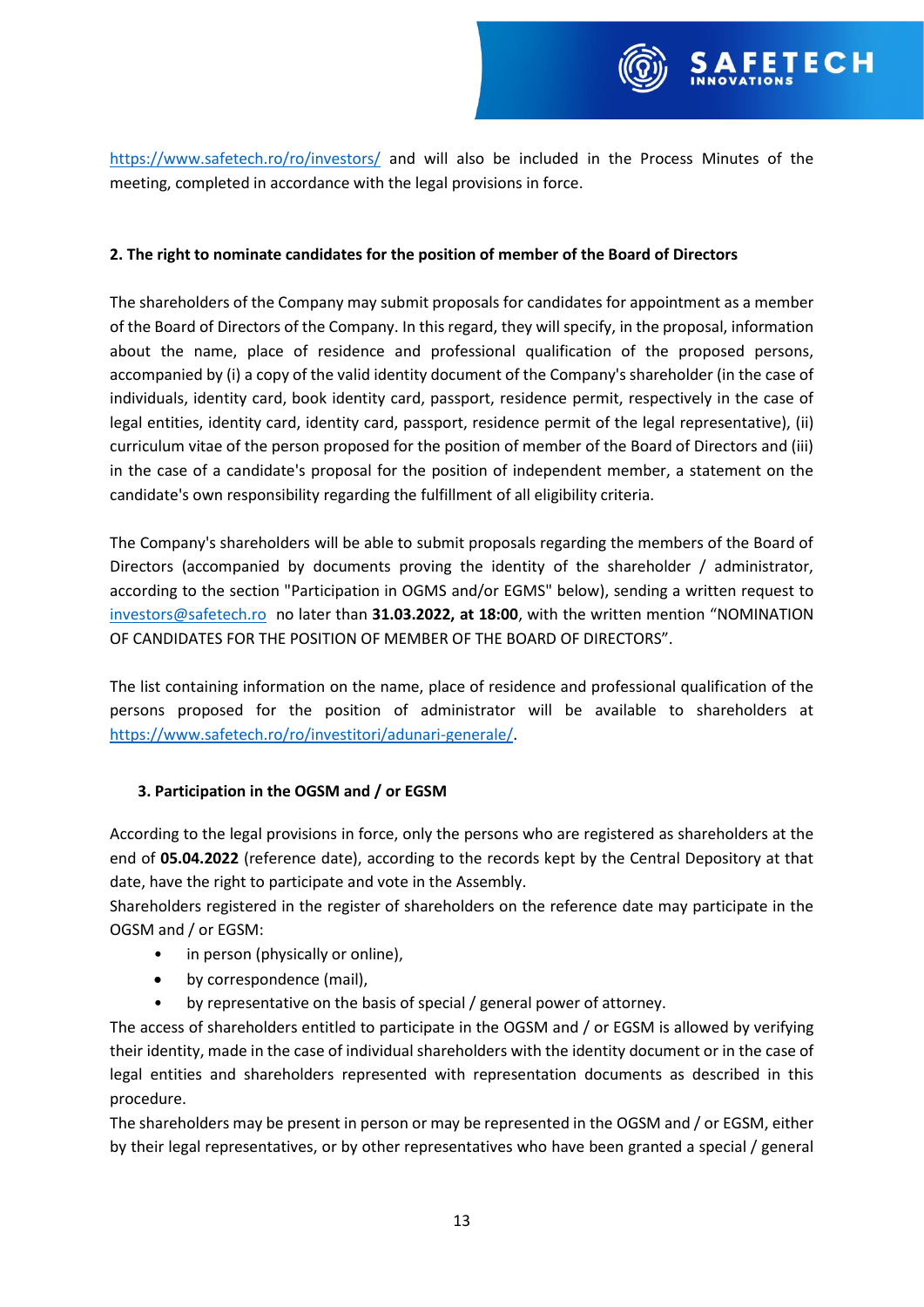

The shareholders have the obligation to give, within the special power of attorney form, specific voting instructions to the person who represents him, for each item registered on the agenda of the Meeting. The representation of the shareholders in the Meeting can also be done by other persons than shareholders, based on a special or general power of attorney, according to the legal regulations in force.

The shareholders registered in the register of shareholders of the Company kept by the Central Depository, on the **reference date**, may participate in the Meeting and may vote as follows:

### **I. Personal voting,**

Which is exercised after the proof of identity by the shareholder, as follows:

- a) in the case of natural person shareholders, by the simple proof of identity made with the identity document (identity card, identity card, passport, residence permit);
- b) in the case of legal entities shareholders: unique registration code in original or copy in accordance with the original, identity document of the legal representative (identity card, identity card, passport, residence permit). The quality of legal representative is proved by a certificate issued by the trade register or any equivalent document issued by a competent authority of the state in which the shareholder is legally registered, presented in original or in copy according to the original. The documents attesting the quality of legal representative of the legal person shareholder will be issued at most 30 days before the reference date. The documents presented in a language other than English will be accompanied by the translation made by an authorized translator in Romanian / English.

The shareholders physically present at the OGSM and / or the EGSM may choose to express their vote by means of paper ballots or using electronic means of voting.

# **II. Online Voting**

Electronic means of voting will be used according to art.197 of Regulation 5/2018 of the A.S.F. regarding the issuers of financial instruments and market operations by accessing the link <https://safe.evote.ro/login> from any device connected to the internet. For identification and online access to the GMS, the shareholders provide the following information:

#### **a) Natural Persons:**

- Name surname
- Personal Numeric Code (CNP)
- Email adress
- Copy of identity document (identity card, identity card, passport, residence permit)
- Phone number (optional)

#### **b) Legal entities:**

- **-** Name of legal person;
- Unique registration code (CUI);
- Name First name legal representative;
- Personal Numeric Code (CNP) legally represented;
- Email adress
- Legal representative identity card (identity card, identity card, passport, residence permit)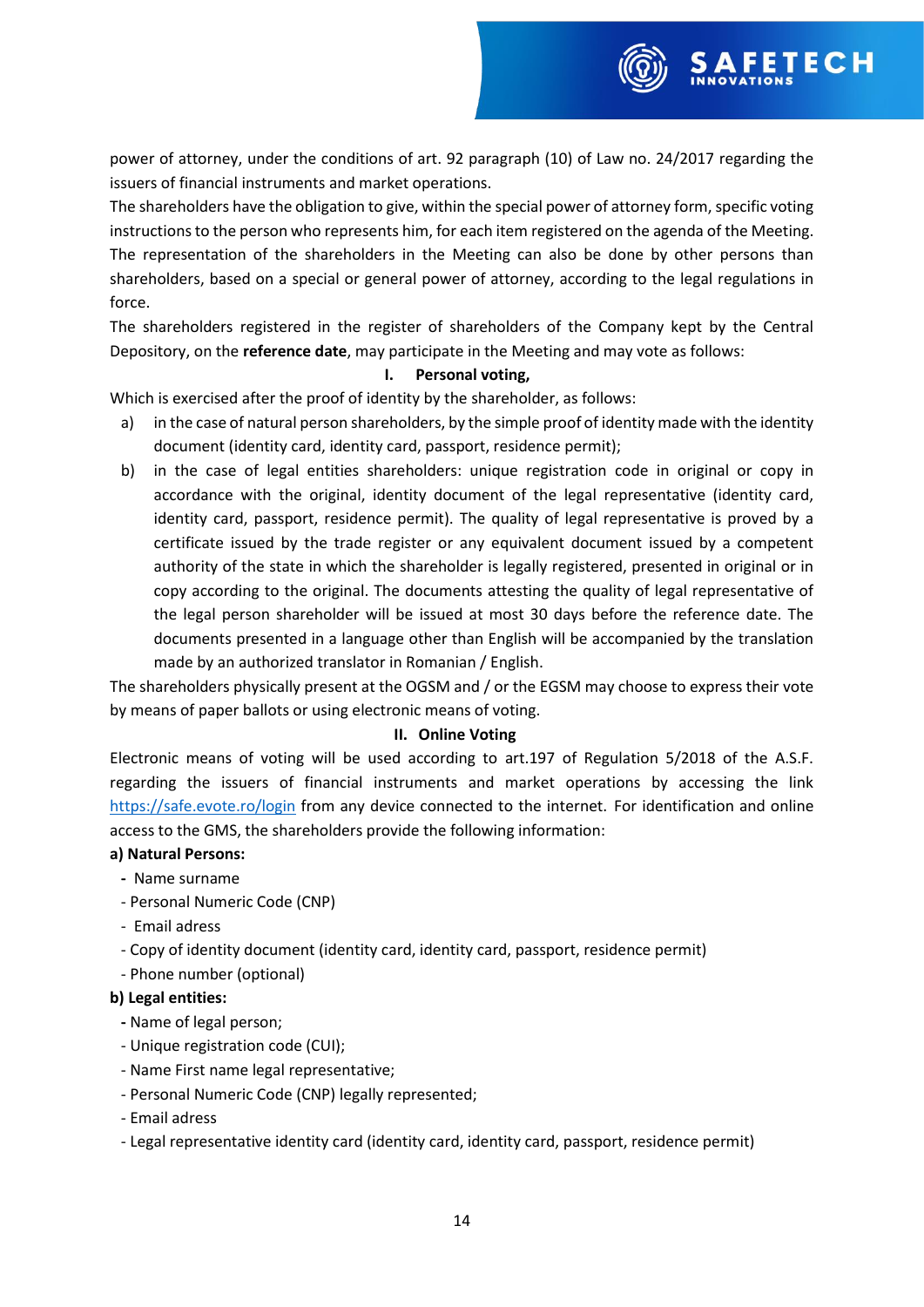- Copy of the ascertaining certificate issued by the trade register or any equivalent document issued by a competent authority of the state in which the shareholder of the legal person is legally registered, presented in original or in copy according to the original. The documents attesting the quality of legal representative of the legal person shareholder will be issued at most 30 days before the reference date \*

**FETECH** 

# - Phone number (optional)

The documents presented in a language other than English will be accompanied by the translation made by an authorized translator in Romanian / English.

The electronic copy of the above mentioned documents will be uploaded online in the dedicated fields. Uploadable files can have one of the following extensions: .**jpg, .pdf, .png.**

Shareholders can connect and vote whenever they want within the designated voting period by mail and / or live, the last voting option being the registered one.

The identification made by the Company in the case of natural persons gives access to the General Meetings of the Company in the situation in which the respective natural person is a shareholder at the afferent reference date.

The identification made by the Company in the case of legal entities, special or general proxies gives access to the General Meetings of the Company after proving each time the validity of the legal representative, respectively of the authorized person.

In the event that after the identification process there are discrepancies between the data provided by the shareholder and those in the Register of Shareholders at the reference date, the shareholder will be notified and will be directed to contact the Shareholder Relations Department at [investors@safetech.ro](mailto:investors@safetech.ro) or phone number **+40 31 225 33 73.**

#### **III. Power of attourney voting**

It is exercised after proving the identity by the shareholder, based on the above mentioned documents, accompanied by the power of attorney.

The special power of attorney can be granted to any person for representation in a single General Shareholders Meetings and contains specific voting instructions from the shareholder, clearly specifying the voting option for each item on the agenda of the General Shareholders Meetings.

The representation of the shareholders in the Meeting can be done by proxy, only by completing and signing the corresponding special power of attorney form.

The representation will be possible both through other shareholders and through third parties. Shareholders without exercise capacity or with restricted exercise capacity may grant special power of attorney to other persons, in accordance with the law.

The special power of attorney forms will be completed and signed by the shareholder in three original copies: one of the copies will be submitted to the Company, one copy will be handed to the representative and the third copy will remain with the represented shareholder.

The special / general proxies, in original or copy containing the mention according to the original under the representative's signature, under the sanction of losing the right to vote, will be submitted / sent to the Company's headquarters in Bucharest, 2nd District, 12-14 Frunzei Street, floor 1 and 2, at least **2 working days** before the first Meeting, so that they will be received no later than **15.04.2022 at 10:00 for EGSM and 15.04.2022 at 11:00 for OGSM**.

Proxies not submitted in time will not be considered.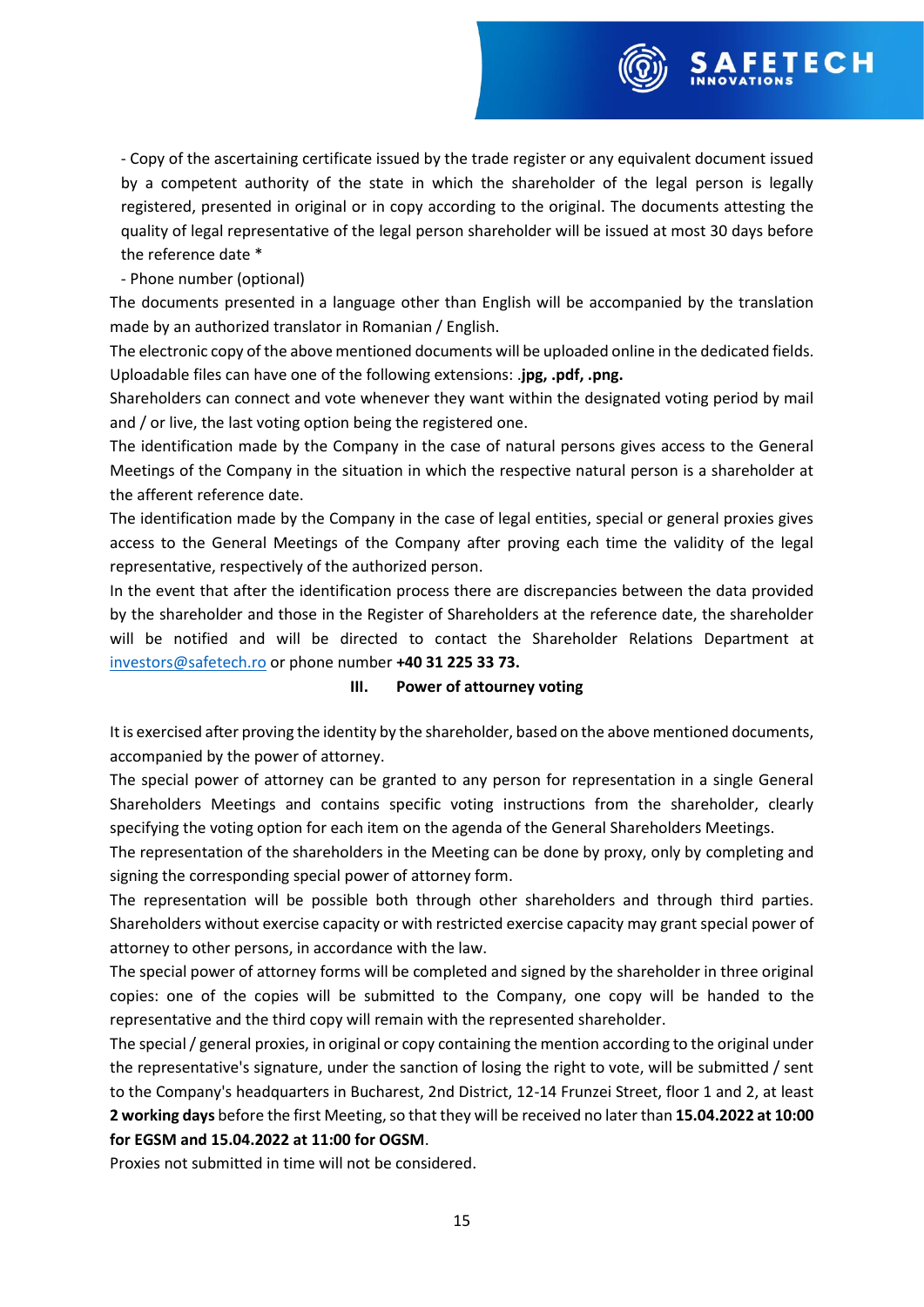Proxies can also be sent by e-mail until the deadline mentioned above, by a document signed with an extended electronic signature, according to Law no. 455/2001 regarding the electronic signature - by e-mail to the address: [investors@safetech.ro.](mailto:investors@safetech.ro)

**FETECH** 

Regardless of the manner of transmission of the proxies of representation in the Meeting, this must contain the mention written on the envelope, clearly and in capital letters "*PROXY FOR THE GENERAL MEETING OF SHAREHOLDERS".*

If a shareholder is represented by a credit institution providing custody services, it may vote at the general meeting of shareholders on the basis of voting instructions received by electronic means of communication, without the need for a special power of attorney, or general information by the shareholder, subject to the submission to the Company by the above-mentioned custodian credit institution of a statement on its own responsibility, signed by the legal representative (s) of the credit institution stating the name (s) of the shareholder (in clear ) in whose name the credit institution participates and votes in that GMS, and (ii) the fact that the credit institution provides custody services for that shareholder.

The above-mentioned declaration must be submitted in original, signed and stamped, or by e-mail with an extended electronic signature incorporated according to Law no. 455/2001 regarding the electronic signature, at the address investors@safetech.ro, at the latest 48 hours before the respective GSM for which the credit institution votes.

In this case, the credit institution shall vote through any person in its administrative or management bodies or in its employees; a proof / declaration attesting that the respective persons have this quality will be submitted together with the statement of the credit institution mentioned above.

The custodian votes in the general meeting of shareholders exclusively in accordance with and within the limits of the instructions received from his clients having the quality of shareholders at the reference date.

The company accepts a general power of attorney given by a shareholder, as a client, an intermediary or a lawyer, without requesting additional documents relating to that shareholder, if the general power of attorney is signed by that shareholder and is accompanied by a statement on his own responsibility by the legal representative of the intermediary or by the lawyer who received the power of attorney through the general power of attorney, stating that:

a) the shareholder is the client of the agent;

b) the general power of attorney is signed by the respective shareholder (including by attachment of electronic signature, if applicable).

The statement described above must be submitted in original to the Company (at the same time as the general power of attorney form and at the same contact details indicated in the call), signed, and stamped (if applicable) by the intermediary / lawyer (without completing other formalities regarding its form)

# **IV. Voting by correspondence (mail).**

The shareholders registered in the company's shareholders register on the reference date have the possibility to vote by mail, before the OGSM and / or EGSM by using the voting form by mail made available to them starting with **19.03.2022** on the Company's website: <https://www.safetech.ro/ro/investors/>

• through the electronic voting platform, accessing the link<https://safe.evote.ro/login>